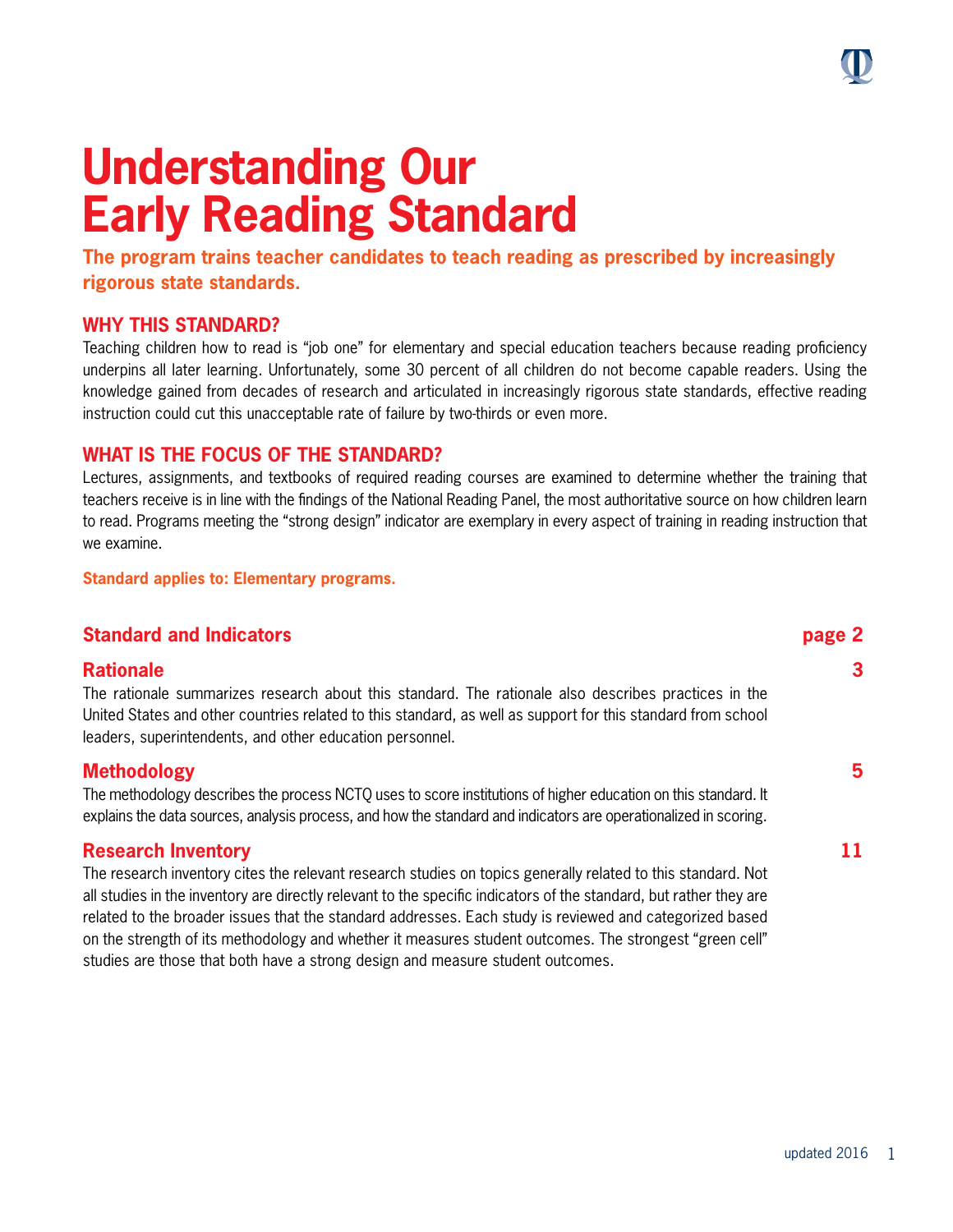# Standard and Indicators

### Standard 2: Early Reading

The program trains teacher candidates to teach reading as prescribed by increasingly rigorous state student learning standards.

**Standard applies to: Elementary and Special Education programs.** 

#### Indicators that the program meets the standard:

- **2.1** Coursework lectures and practice adequately cover the five essential components of effective reading instruction: phonemic awareness, phonics, fluency, vocabulary, and comprehension strategies. AND
- **2.2** Textbooks used in reading courses support effective reading instruction.

#### Indicator that the program has strong design:

**2.3** A program that satisfies indicators 2.1 and 2.2 will receive a designation of "strong design" if every relevant required course: (1) achieves the highest or second highest score on each of the five essential components of effective reading instruction, and (2) without exception, supports effective reading instruction with required textbooks that are rated "acceptable" in the textbook evaluation process.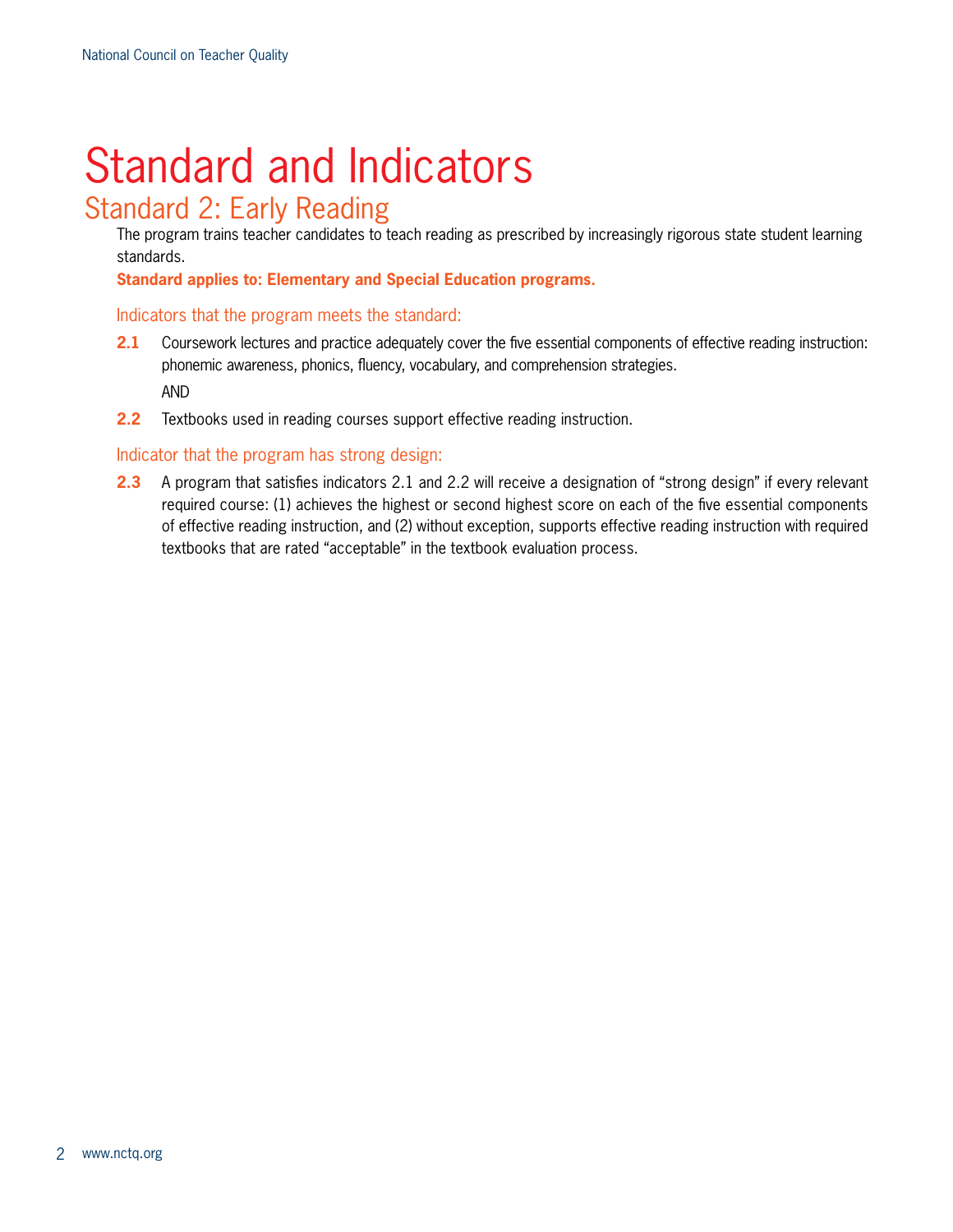## **Rationale** Standard 2: Early Reading

The program trains teacher candidates to teach reading as prescribed by increasingly rigorous state standards. **Standard applies to: Elementary and Special Education programs.**

#### **WHY THIS STANDARD?**

Teaching children how to read is "job one" for elementary and special education teachers because reading proficiency underpins all later learning. Unfortunately, some 30 percent of all children do not become capable readers.<sup>1</sup> Using the knowledge gained from decades of research and articulated in increasingly rigorous state standards, effective reading instruction could cut this unacceptable rate of failure by two-thirds or even more.

#### **WHAT IS THE FOCUS OF THE STANDARD?**

Lectures, assignments, and textbooks of required reading courses are examined to determine whether the training that teachers receive is in line with the findings of the National Reading Panel, the most authoritative source on how children learn to read. Programs meeting the "strong design" indicator are exemplary in every aspect of training in reading instruction that we examine.

#### **RATIONALE**

#### **Research base for this standard**

A "strong research" study2 that assessed teachers' knowledge of the five components of effective reading instruction (phonemic awareness, phonics, fluency, vocabulary, and reading comprehension, as identified by the National Reading Panel) found no relationship between teachers' level of knowledge and their level of education (e.g., master's degrees or permanent certification).3 This study also found no relationship between teachers' knowledge of these components and their students' reading growth — with the notable exception of third-grade students. The authors suggest that these findings may be because programs did not train teachers in the use of appropriate strategies, or because their training did not align with their reading curricula or outcome measures.

Additional research<sup>4</sup> indicates that over the past 60 years, scientists from many fields have worked to determine how people learn to read and why some people struggle. In 2000, the National Reading Panel released an exhaustive review

- 1 NAEP data from 2013 found that 32 percent of fourth grade students scored "below basic" on the reading assessment. National Center for Education Statistics (2013). The Nation's Report Card: A First Look: 2013 Mathematics and Reading (NCES 2014-451). Institute of Education Sciences, U.S. Department of Education, Washington, D.C. Retrieved from http://nces.ed.gov/nationsreportcard/ subject/publications/main2013/pdf/2014451.pdf
- 2 NCTQ has created "research inventories" that describe research conducted within the last decade or so that has general relevance to aspects of teacher preparation also addressed by one or more of its standards (with the exceptions of the Outcomes, Evidence of Effectiveness, and Rigor standards). These inventories categorize research along two dimensions: design methodology and use of student performance data. Research that satisfies our standards on both is designated as "strong research" and will be identified as such. That research is cited here if it is directly relevant to the standard; strong research is distinguished from other research that is not included in the inventory or is not designated as "strong" in the inventory. Refer to the [introduction](http://www.nctq.org/dmsView/Intro_Research_Inventories) to the research inventories for more discussion of our approach to categorizing research. If a research inventory has been developed to describe research that generally relates to the same aspect of teacher prep as addressed by a standard, the inventory can be found in the back of this standard book.
- 3 Carlisle, J. F., Correnti, R., Phelps, G., & Zeng, J. (2009). Exploration of the contribution of teachers' knowledge about reading to their students' improvement in reading. *Reading and Writing: An Interdisciplinary Journal, 22*, 459-486.
- 4 "Additional research" is research that is not designated as "strong" because it is not as recent and/or does not meet the highest standards for design methodology and/or use of student performance data.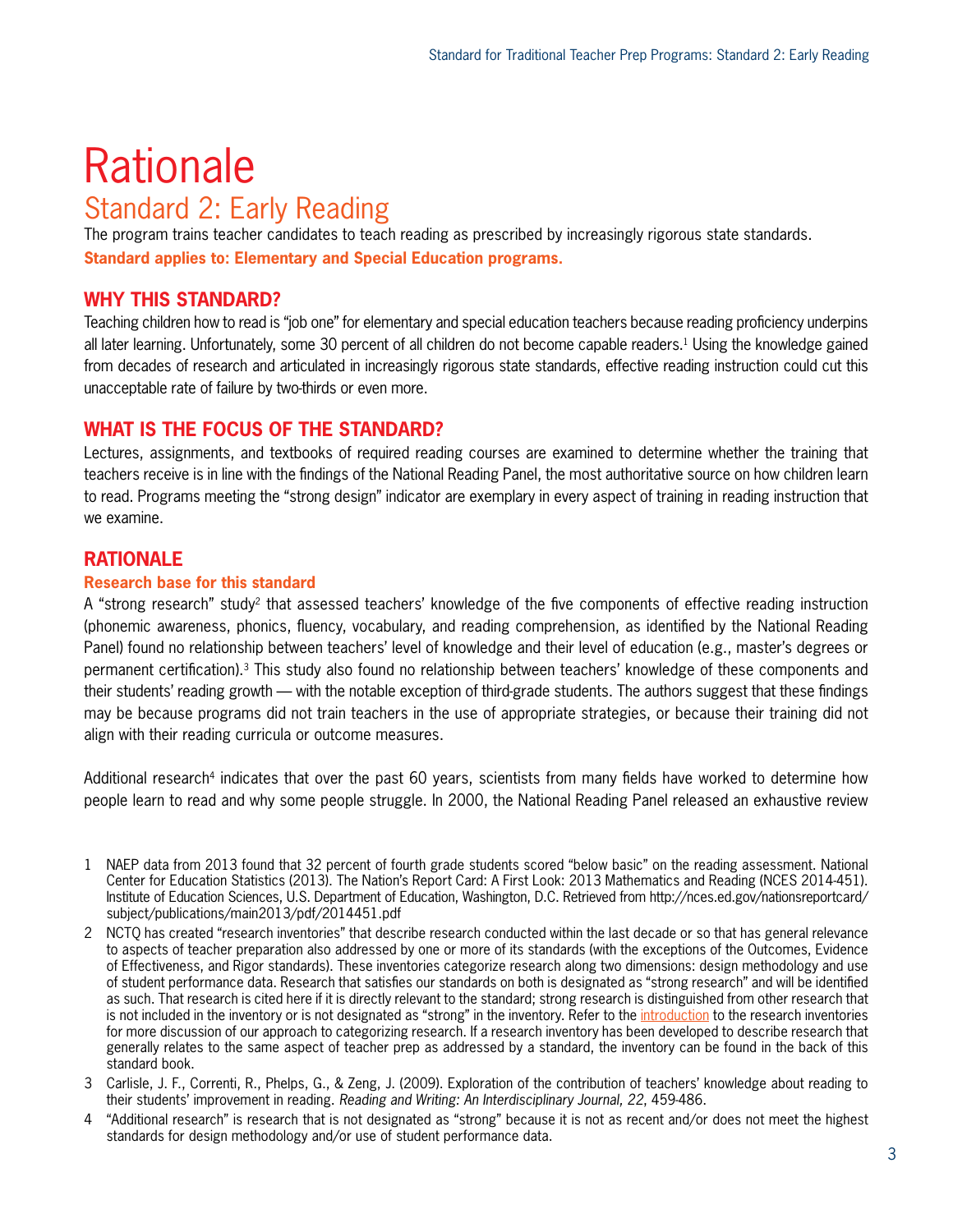#### National Council on Teacher Quality

of this research, identifying five critical components of effective reading instruction (listed above). If teachers were to routinely integrate these findings into instruction, it is estimated that the current failure rate of 20 to 30 percent could be reduced to the range of 2 to 10 percent.<sup>5</sup> A recent What Works Clearinghouse (WWC) practice guide based on a comprehensive review of 56 studies that meet the WWC's rigorous research standards further validates the importance of instruction tailored to these five components.<sup>6</sup> Preservice preparation that addresses the five essential components of effective reading instruction ensures that novice teachers will enter the classroom ready to teach reading well.

Despite this research on the five critical components of reading instruction, preparation in reading instruction appears to be inadequate. A recent study of a sample of 2,237 preservice teachers attending a nationally representative sample of 99 institutions that prepare teachers for initial certification found that, on average, the teacher candidates failed to have adequate knowledge of the five essential components of early reading instruction, correctly answering only 57 percent of items on a "knowledge assessment."7 Some evidence suggests that teacher candidates exhibit a greater understanding of these concepts when their required coursework focuses on them explicitly<sup>8</sup> and when they are taught by instructors with relevant professional training.<sup>9</sup>

#### **Other support for this standard**

If state licensing tests rigorously assessed teacher knowledge of reading instruction, the imperative of evaluating programs would be lessened. However, only 17 states have developed strong, stand-alone assessments entirely focused on the science of reading. For example, Massachusetts (the highest performing state in the country) has developed a rigorous assessment for elementary teachers focused solely on reading. Other states rely on either pedagogy tests or content tests that include items on reading instruction. Because reading instruction is addressed only in one small part of most of these tests, it is often not necessary to know the science of reading to pass.10

This standard gains additional support from expert panels and school district superintendents, who agree that early reading is critical for elementary teachers. Finally, the Common Core State Standards for early elementary grades are explicitly aligned with the findings of the National Reading Panel.

- 5 Torgesen, J. K. (2005, November). Preventing reading disabilities in young children: Requirements at the classroom and school level. Presented at the Western North Carolina LD/ADD Symposium, Asheville, NC.
- 6 Foorman et al. (2016) identifies strong evidence for instruction that develops phonological awareness, phonemic awareness, the alphabetic principle, and phonics; moderate evidence for having students read "connected text" (multiple related sentences) to develop fluency and comprehension; and minimal evidence for instruction that teaches academic language in order to develop inferential language, narrative language, and vocabulary knowledge. Foorman, B., Beyler, N., Borradaile, K., Coyne, M., Denton, C. A., Dimino, J., … Wissel, S. (2016). Foundational skills to support reading for understanding in kindergarten through 3rd grade (NCEE 2016-4008). Washington, DC: National Center for Education Evaluation and Regional Assistance (NCEE), Institute of Education Sciences, U.S. Department of Education. Retrieved from the NCEE website: http://whatworks.ed.gov
- 7 Salinger, T., et al. (2010, September). Study of teacher preparation in early reading instruction. Washington, DC: National Center for Education Evaluation and Regional Assistance, Institute of Education Sciences, U.S. Department of Education. Retrieved February 7, 2013, from http://ies.ed.gov/ncee/pubs/20104036/pdf/20104036.pdf
- 8 Clark et al. (2015) found that teacher candidates who completed coursework that offered explicit instruction in the five critical components of reading instruction outperformed a comparison group on an assessment of literacy content and pedagogical knowledge. However, study authors judged course content based solely on course descriptions and relied on a small sample size (87 teacher candidates). Clark, S. K., Helfrich, S. R., & Hatch, L. (2015). Examining preservice teacher content and pedagogical content knowledge needed to teach reading in elementary school. *Journal of Research in Reading*, doi: 10.1111/1467-9817.12057.
- 9 Binks-Cantrel et al. (2012) found that teacher candidates taught by instructors who completed professional development on phonological and phonemic awareness, among other basic language constructs, outperformed others taught by instructors who did not receive the same professional development opportunity. Binks-Cantrell, E., Washburn, E. K., Malatesha Joshi, R., & Hougen, M. (2012). Peter effect in the preparation of reading teachers. *Scientific Studies of Reading, 16*(6), 526-536.
- 10 For problems with existing reading tests, see Stotsky, S. (2006). Why American students do not learn to read very well: The unintended consequences of Title II and teacher testing. Third Education Group Review, 2(2) 1-37; Rigden, D. W. (2006). Report on licensure alignment with the essential components of effective reading instruction. Washington, DC: Reading First Teacher Education Network; http://www.tegr.org/ Review/Articles/vol2/v2n2.pdf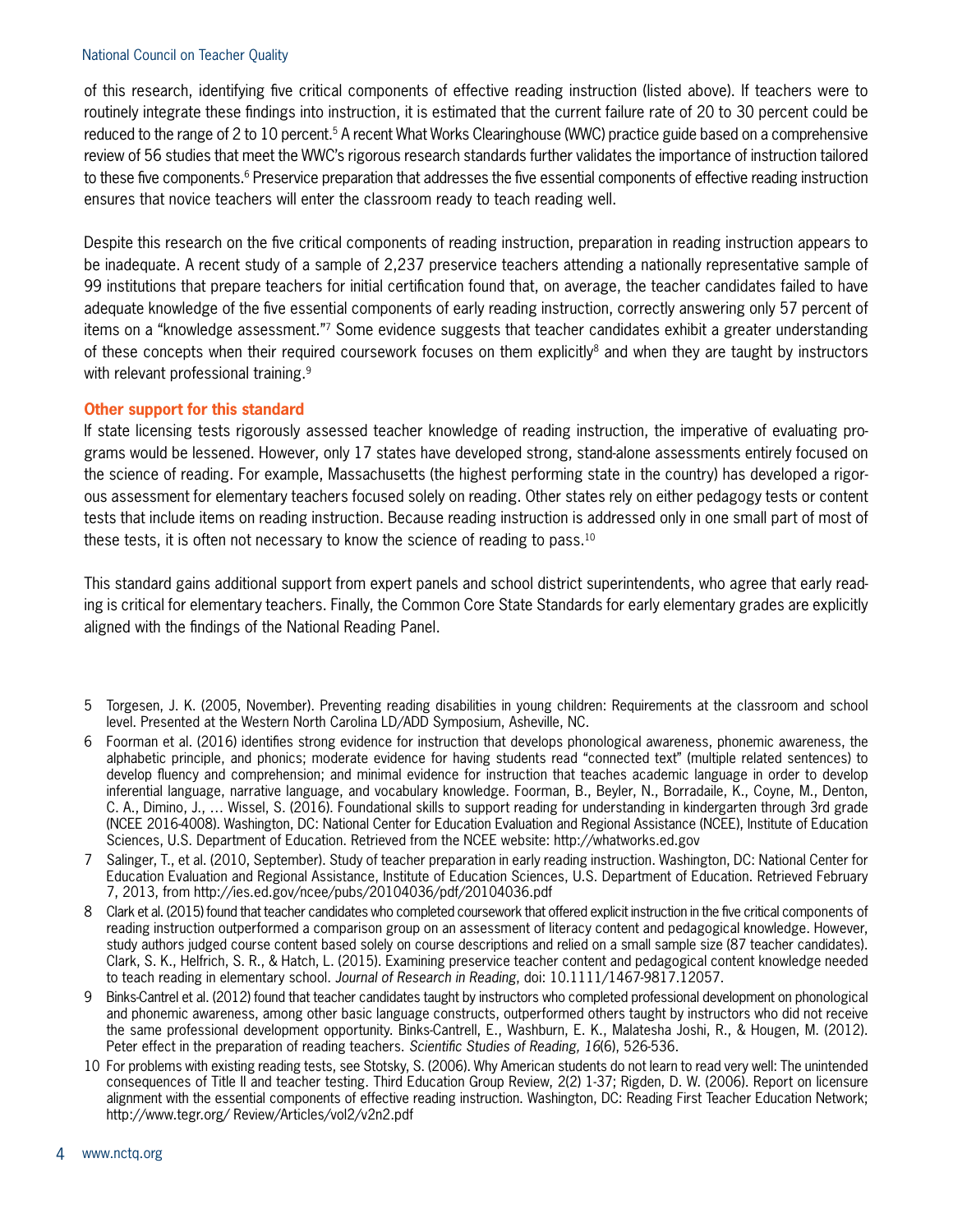## Methodology How NCTQ scores the Early Reading Standard

**[Standards and Indicators](http://www.nctq.org/dmsView/NCTQ_-_Standards_and_Indicators_-_Traditional_Programs)**

#### **DATA USED TO SCORE THIS STANDARD**

Evaluation of elementary and special education programs on Standard 2: Early Reading uses the following sources of data:

- $\blacksquare$  Syllabi for all required courses that address literacy instruction
- $\blacksquare$  Required textbooks in all required literacy coursework

#### **WHO ANALYZES THE DATA**

One [reading subject-specialist](http://www.nctq.org/dmsView/Bio_RdgSyllReviewers) evaluates syllabi using a detailed scoring protocol from which this scoring methodology is abstracted. Ten percent of syllabi are randomly selected for a second evaluation to assess scoring variances.

#### **SCOPE OF ANALYSIS**

Analysis of **undergraduate** and **graduate** teacher preparation programs on early reading is based on an examination of syllabi and required textbooks in coursework that is relevant because it addresses the essential components of early literacy instruction in whole or in part. (A discussion of the use of syllabi and textbooks for analysis of course content is provided [here.](http://www.nctq.org/dmsView/Use_of_syllabi_and_textbooks_1_0)) Unlike the evaluation process for some other content standards, no distinction is drawn between undergraduate and graduate programs.

Syllabi are evaluated for their instruction on each of five *components* essential for early reading identified by the National Reading Panel (2000): phonemic awareness, phonics, fluency, vocabulary, and reading comprehension.11 Analysts score syllabi based on coverage in lectures and elements of accountability (assessments, writing assignments, or actual teaching practice) dedicated to each of the components.<sup>12</sup> The scores in each of these areas are proportional to the coverage. For example, an essential component receives minimal credit for lecture coverage if it is a part of a single lecture and full lecture credit if it is the focus of two lectures.<sup>13</sup>

All required textbooks are also reviewed by [reading experts](http://www.nctq.org/dmsView/Bio_RdgTextReviewers) to evaluate their treatment of strategies for struggling readers. Ratings of reviewed reading textbooks are provided <u>here.</u> 14

We have refined our methodology from earlier evaluations of instruction on reading to more accurately and appropriately address texts that are well aligned with scientifically-based reading instruction, but are summaries of the research, not detailed enough to support course lectures and assignments. Such texts are generally resource or reference guides, which while useful, generally serve to provide an introduction to key topics; Put Reading First is probably the best known and most widely

- 11 Textbook reviewers evaluate texts for comprehensive, accurate, research-based coverage of each of the five components of effective reading instruction looking for: 1) accurate information and examples, 2) discussion of assessment of students' acquisition of the components, and instruction on each using proven teaching methods.
- 12 Assessments are generally tests and quizzes. Writing assignments include essays, journal entries, and reports. Practice assignments include teaching a sample lesson to the college class or to a K-12 class. Assignments must be graded to count for this standard.
- 13 Each component can earn a maximum of nine points for a course (apportioned equally across its coverage in required texts, lectures, and accountability elements).
- 14 Note that in previous evaluations of reading coursework in earlier field studies, we obtained and evaluated collections of articles compiled by instructors and provided to teacher candidates in lieu of textbooks; we no longer do so because of the belief (expressed in Indicator 2.2) that textbooks can and should best support effective reading instruction.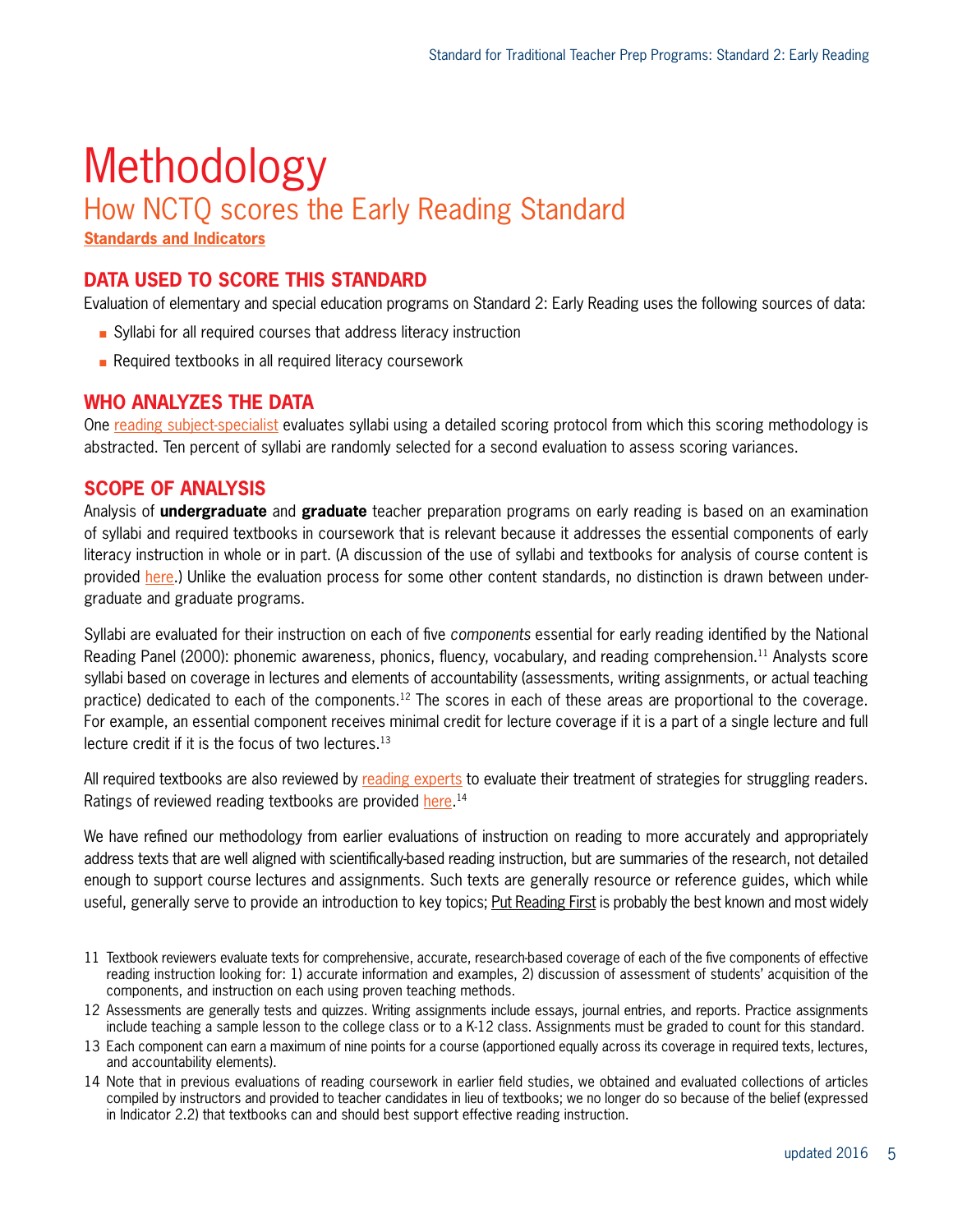#### National Council on Teacher Quality

used example of texts in this category. The methodology for the *Teacher Prep Review* rates these texts as "acceptable," but does not award credit for all components (as generally would be awarded for an "acceptable core" text) or for one or more individual components (as generally would be awarded for an "acceptable supplemental" text).

In accordance with Indicators 2.1 and 2.2, scores from syllabus and textbook reviews are combined into a course score for each of the five components;<sup>15</sup> the highest course score for each component — in any course — is used for the program component score.

Overall program scores are proportional to the number of program component scores adequately addressed in the program.16

#### **Evaluating reading coursework for the Early Reading, Early Reading for English Language Learners, and Struggling Readers Standards17**



#### **Common misconceptions about how analysts evaluate the Early Reading Standard:**

- **n** Any required reading or literacy course is relevant to this standard. Every required course that addresses reading or literacy is screened by the analysts to determine relevance for this standard. Required courses that do not specifically address the five essential components — for example, courses that focus exclusively on the history and genres of children's literature, while valuable, are irrelevant for the purposes of this standard and are not reviewed.
- <sup>n</sup> *Course objectives or standards mapping are interchangeable with specific lectures, written assignments, assessments, or practice teaching.* Many syllabi laudably include objectives and goals for a course; however, the scoring protocol for this standard requires reviewers to look for specific instructional plans (lectures, writing assignments, assessments, practice teaching) that implement those objectives. In other words, an objective with no supporting texts, lectures, assignments or practice teaching is not sufficient.
- 15 A course could receive an "unclear" score if the combination of information relating to lectures, assignments, and teaching practice does not permit evaluation.
- 16 "Adequately addresses" means at least one course earned at least five of the possible nine points for the component. A program that adequatley addresses all five of the essential early reading components meets the standard.
- 17 To earn a passing score on the Early Reading for English Language Learners Standard or the Struggling Readers Standard, a program must earn at least a C ("partly meets the standard") on the Early Reading Standard.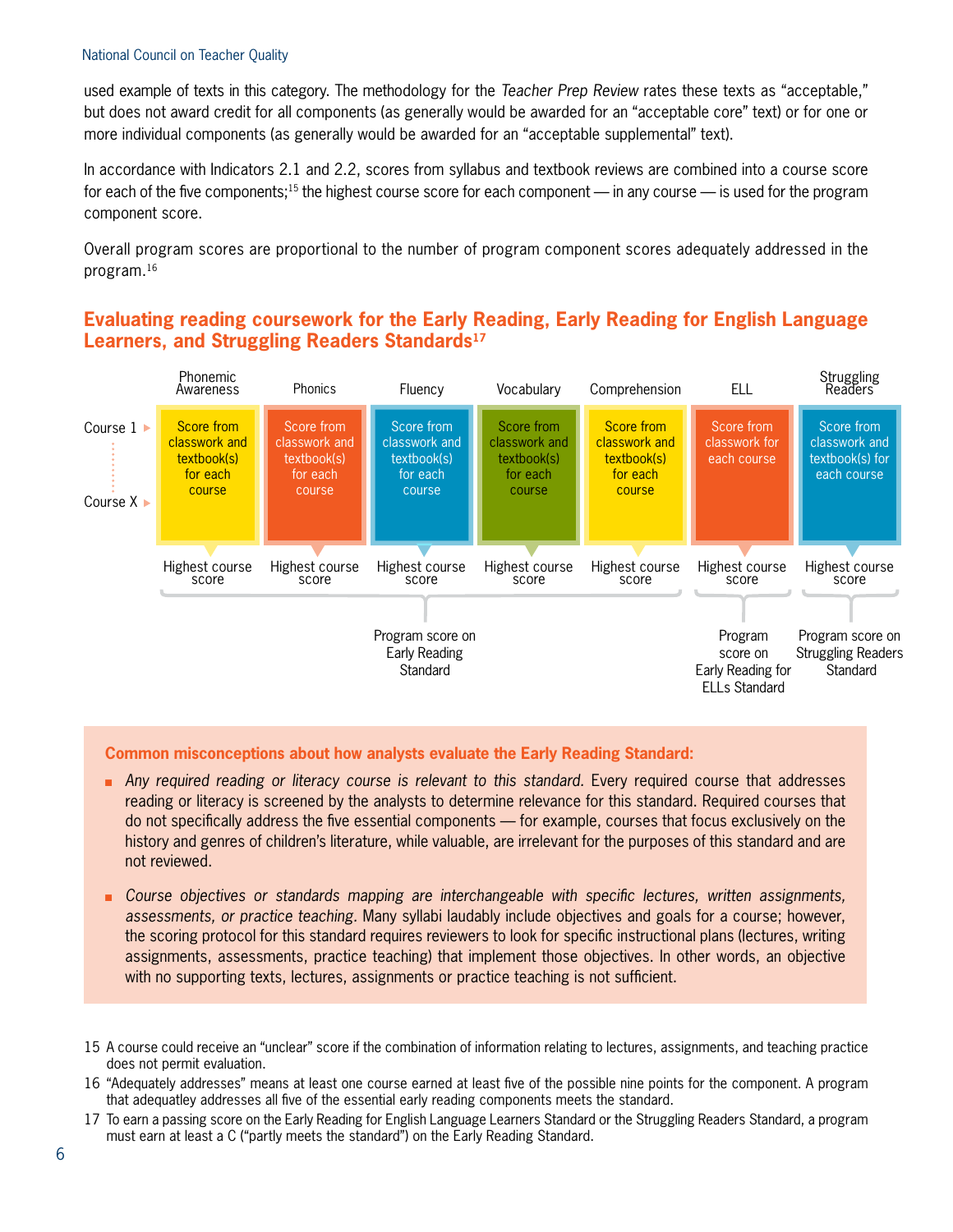#### **HOW A PROGRAM EARNS STRONG DESIGN**

Evaluation of a program for strong design entails a check that it achieves a score of 8-9 on all five components of effective reading instruction and all required textbooks are rated "acceptable." Programs that earn strong design are those which have comprehensive and efficient instruction in the five essential components, with all required courses and textbooks supporting that effort.

#### **AN ALTERNATE SCORING PROCESS IF DATA ARE NOT PROVIDED**

Because elementary preparation is critical to ensuring that elementary and special education teacher candidates are competent to enter the classroom, NCTQ developed a means of evaluating elementary and special education programs on this standard using imputation for a few cases where we could not obtain all syllabi.18

This imputation process relies on the following sources of data:

- <sup>n</sup> Syllabi for one or more of the required courses that address literacy instruction
- $\blacksquare$  Required textbooks in all required literacy coursework from those syllabi
- **EXTENDER INTERT LIST IN THE SOLART EXAMPLE FIGURE 10** Listings in Listings in required early reading courses for which syllabi were not available

The fundamental difference between the two scoring approaches is that the course scores produced by imputation for courses in which no syllabi are available rely on the textbook evaluations only. These imputed course scores are used as outlined above in determining the overall program scores.

Scores produced by are reported as Pass ( 3.5 on a 0-4 scale) or Not Pass (1 on a 0-4 scale).

Any program that could not be evaluated by either the standard scoring process or the above process was not ranked.

18 We estimate that in 70 percent of programs, imputation produces the same program scores as evaluation with complete data.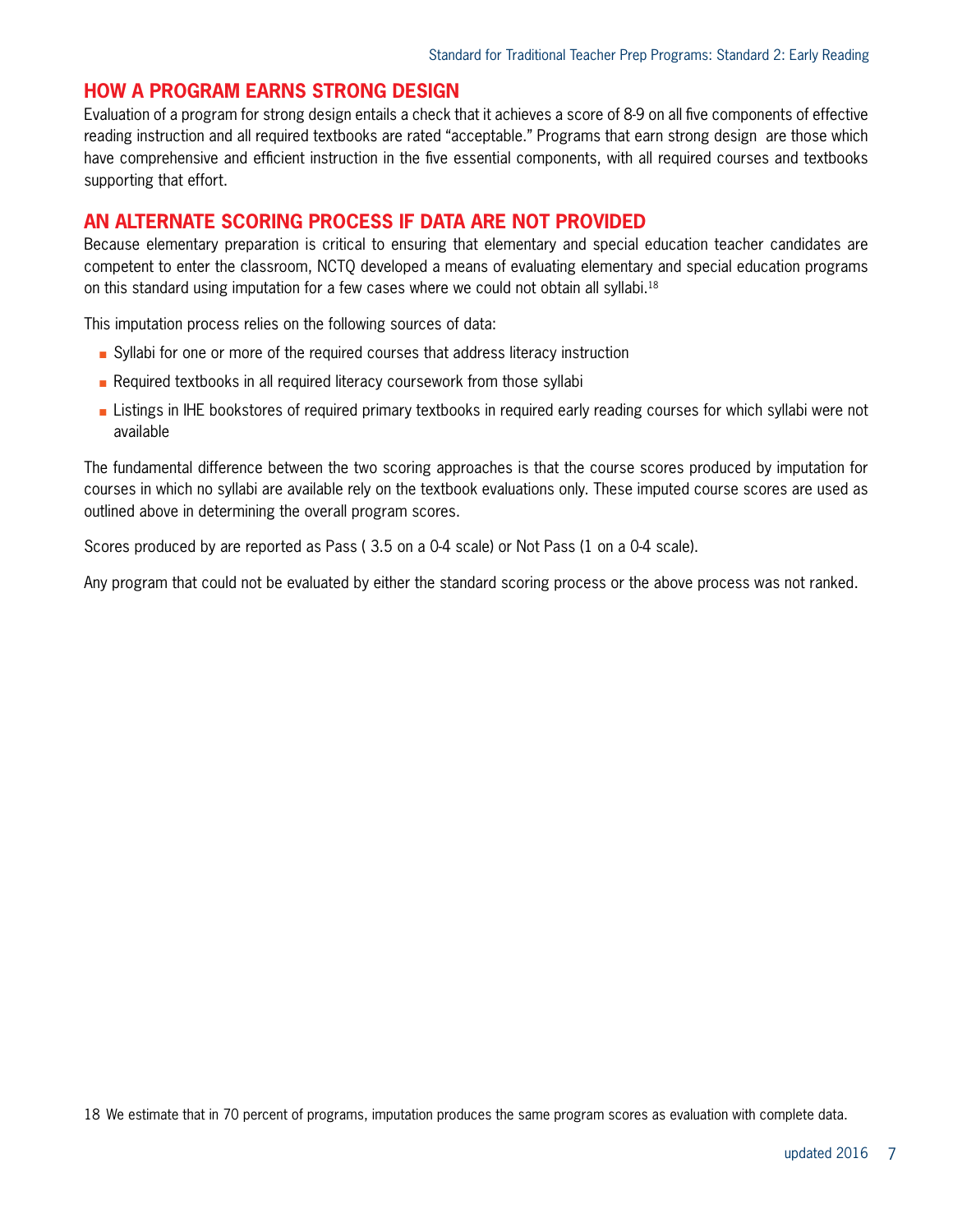#### **Examples of what satisfies or does not satisfy the standard's indicator**

Coverage of five components of effective reading instruction (Indicator 2.1)

| satisfies the indicator                                                                                                                                                                                                                                                                                                                                                                                                                                                                                                                                                                                                                                                                                                                                                                                                                                                                                                                                                                                                                                                                                                                                                                                                                                                 | does not satisfy the indicator                                                                                                                                                                                                                                                                                                                                                                                                                                                                                                                                                                                                                                                                                                                                                                                                                                          |
|-------------------------------------------------------------------------------------------------------------------------------------------------------------------------------------------------------------------------------------------------------------------------------------------------------------------------------------------------------------------------------------------------------------------------------------------------------------------------------------------------------------------------------------------------------------------------------------------------------------------------------------------------------------------------------------------------------------------------------------------------------------------------------------------------------------------------------------------------------------------------------------------------------------------------------------------------------------------------------------------------------------------------------------------------------------------------------------------------------------------------------------------------------------------------------------------------------------------------------------------------------------------------|-------------------------------------------------------------------------------------------------------------------------------------------------------------------------------------------------------------------------------------------------------------------------------------------------------------------------------------------------------------------------------------------------------------------------------------------------------------------------------------------------------------------------------------------------------------------------------------------------------------------------------------------------------------------------------------------------------------------------------------------------------------------------------------------------------------------------------------------------------------------------|
| The program's coursework lectures, graded writing assignments,<br>and practice adequately cover phonemic awareness, phonics,<br>fluency, vocabulary, and comprehension. (Assessments are also<br>evaluated for the standard, but programs are not rated on this<br>component of instruction.)<br>The following examples are drawn from a composite of syllabi<br>from different courses and programs:<br><b>Phonemic awareness:</b><br>Lectures:<br>• Meta-linguistic awareness<br>• Phonological awareness<br>Phonemic awareness: definition/components<br>• Phonemic awareness instruction<br>• Phonemic awareness assessment<br><b>Assignments or Practice:</b><br>Research Article Reviews: Candidates will read, summarize,<br>evaluate and propose instructional applications of the information<br>from selected peerreviewed research articles on the following<br>topics: Literacy and Health; Phonemic Awareness.<br>Phonemic Awareness Activity: Candidates will design a phonemic<br>awareness activity that explicitly teaches a phonemic awareness<br>Phonics/Phonemic Awareness Instruction: Candidates will<br>use assessment data, the MLAF and other standards to develop<br>and teach an explicit phonics/phonemic awareness lesson<br>to a student. | The program's coursework covers only one or none of the<br>components of effective reading instruction or the coverage of<br>the component is inadequate.<br>Examples:<br>The concept of phonemic awareness, found in lectures,<br>assignments, tests, or teaching practice may be countered<br>by its context if it is clearly associated with printed material.<br>A phonics lecture may be associated with an assignment in<br>which candidates are directed to write and teach an "embed-<br>ded phonics lesson using authentic literature" a method of<br>teaching phonics that is not SBRR. <sup>19</sup> Given the context, the<br>lecture would not receive phonics credit.<br>If the concept of "comprehension" appears in the context of<br>non-SBRR instructional strategies, such as "shared reading"<br>or "literature circles," it would not be credited. |
| <b>Phonics:</b><br>Lectures:<br><b>Phonics</b><br>Practice:<br>Lesson Plan, Presentation & Reflection: You will design one lesson<br>plan using the Hunter model incorporating one of the following<br>topics: onset and rime, word segmentation, syllabification,<br>phoneme isolation, phoneme identity, phoneme categorization,<br>phoneme deletion, phoneme addition or phoneme substitution<br>or a pre-approved subject if your certification area is the Middle<br>Childhood Generalist. This lesson plan will be presented to the<br>class as if you were teaching it to a class of students of the                                                                                                                                                                                                                                                                                                                                                                                                                                                                                                                                                                                                                                                             |                                                                                                                                                                                                                                                                                                                                                                                                                                                                                                                                                                                                                                                                                                                                                                                                                                                                         |

19 SBRR stands for "Scientifically Based Reading Research."

grade level you hope to teach, and it must include differentiation.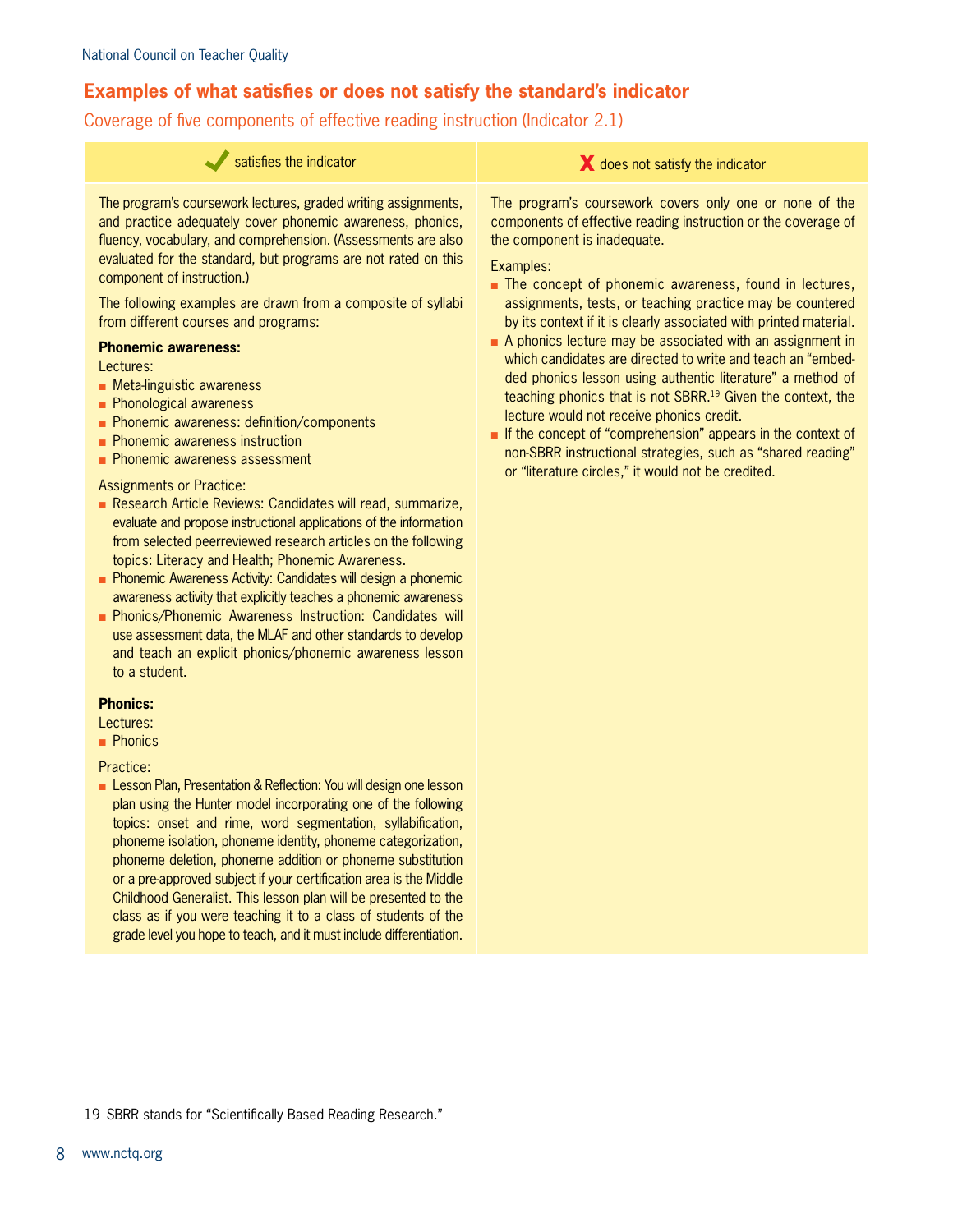#### **Fluency:**

#### Lectures:

- Developing Fluent Readers
- $\blacksquare$  Fluency Differentiate word recognition, word identification and fluency
- Assessment:
- Students will be required to complete a final examination. The final exam will be in written essay format. Students will be asked to reflect on the major tenants of literacy development (phonemic awareness, phonics, **fluency**, vocabulary and comprehension) and describe how each of these influences the student's instructional practices in his or her designated certification area (PK-4; 4-8).

#### Practice:

- **Diangella** basal reading series, students are required to develop, implement, assess and modify a comprehensive lesson plan incorporating the following literacy components: phone mic awareness, phonics, **fluency** and comprehension.
- <sup>n</sup> Students are required to demonstrate an understanding of the following literacy components, using a variety of texts, by teaching the following mini-lessons (informally) during class in small-group settings:
	- 1. Phonemic awareness
	- 2. Phonics
	- 3. **Fluency**
	- 4. Vocabulary
	- 5. Comprehension

#### **Vocabulary:**

Lectures:

- **n** Making Words My Own
- **n** How Well Do I Know It?
- Dictionary Day. Multisyllabic Words

Writing Assessment:

- Students in this course will plan and organize effective reading instruction based on their growing knowledge and understanding of:
	- a. Phonemic awareness
	- b. Phonics
	- c. Fluency
	- d. **Vocabulary**
	- e. Text comprehension
- Teaching Notebook

You will submit a teaching notebook twice during the semester: **Vocabulary**, Fluency & Comprehension

#### Practice:

- <sup>n</sup> Reading Component Project: Students will present a lesson plan to their peers in each of the component areas:
	- Lesson 1 phonemic awareness
	- Lesson 2 phonics
	- Lesson 3 **vocabulary**
	- Lesson 4 fluency
	- Lesson 5 comprehension
- **Nocabulary Teaching Practice**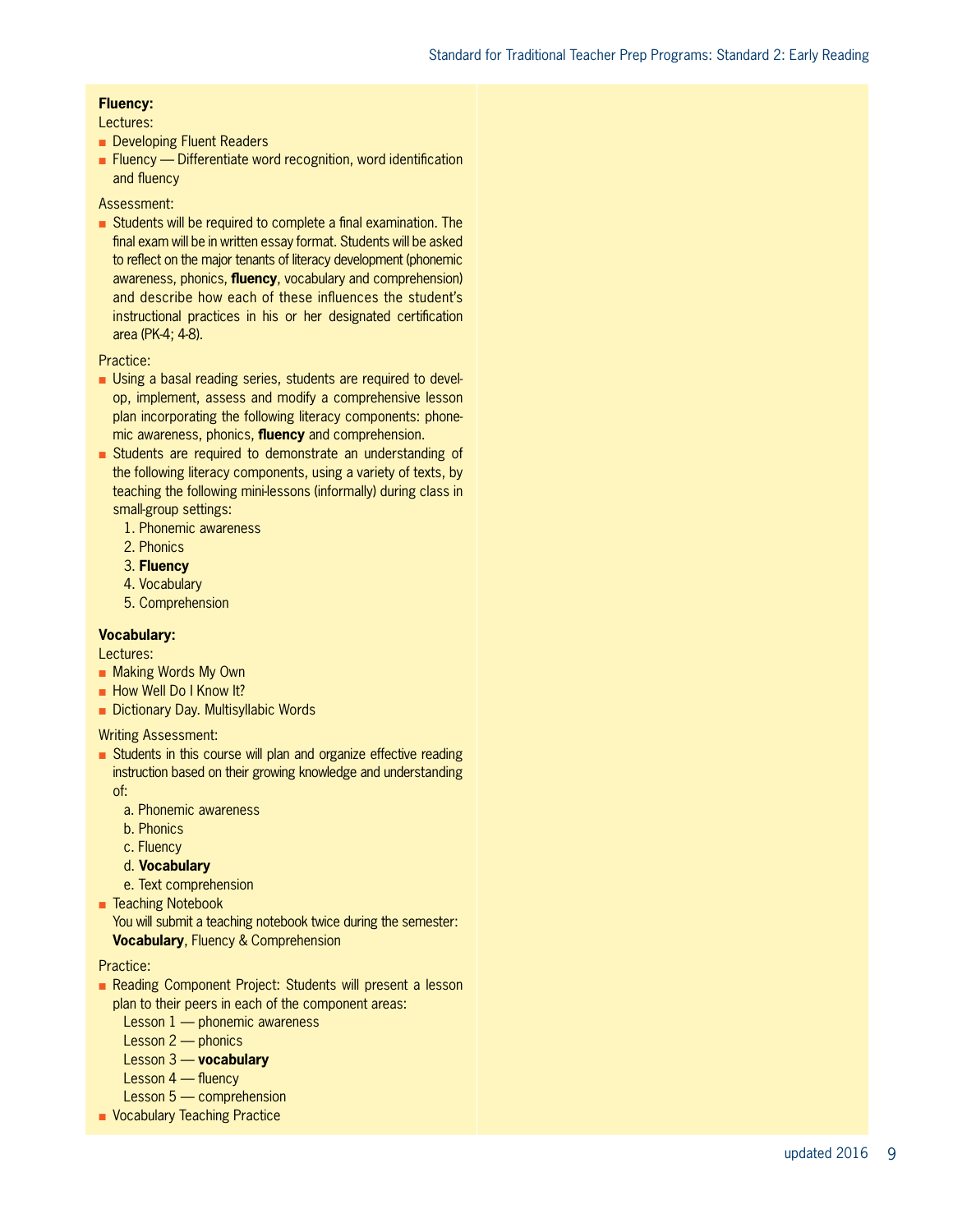#### **Comprehension:**

Lectures:

- $\Box$  Chapter 2 Teaching Comprehension
- n Intro Comprehension Strategy Lesson
- **n** Graphic Organizers & Thinking Maps
- Chapter 5 Mediating Expository Text Structures and Common Access
- Chapter 5 Mediating Expository Text Structures and Common Access Features (cont).
- Intro Content Area Expository Text Structure Lesson

Writing Assignments:

 $\blacksquare$  The student will complete 10 assignments directly related to the course content, i.e., reading guides, research article critiques, case studies.

Practice:

- Comprehension Strategy Lesson Presentations
- The student will develop and present four content area literacy strategy lessons: comprehension strategy, vocabulary strategy, expository text structure strategy and visual literacy strategy.

#### Textbooks support effective reading instruction (Indicator 2.2)

| fully satisfies the indicator                                          | X does not satisfy the indicator                                            |
|------------------------------------------------------------------------|-----------------------------------------------------------------------------|
| The program's two required literacy courses require the follow-        | The program's two literacy courses require the following text-              |
| ing textbook:                                                          | books:                                                                      |
| Courses 1 and 2: Literacy Instruction for All Students (Gunning,       | Course 1: Literacy for the 21st Century: A Balanced Approach                |
| 8th ed.)                                                               | (Tompkins, 5th ed.)                                                         |
| Note: This textbook is categorized as an "acceptable core" textbook.   | Note: This textbook does not support effective reading instruction on       |
| Course 1 also requires Put Reading First: The Research Basis for       | any of the five components.                                                 |
| Teaching Children to Read, Kindergarten Through Grade 3 (Armbruster    | Course 2: Strategies that Work: Teaching Comprehension for                  |
| and Osborn, 3rd ed.), but this is categorized as "acceptable overview" | Understanding and Engagement (Harvey and Goudvis, 2nd ed.)                  |
| since it is a research summary and not a textbook focused on reading   | Note: This textbook supports effective reading instruction on comprehension |
| <i>instruction.</i>                                                    | only.                                                                       |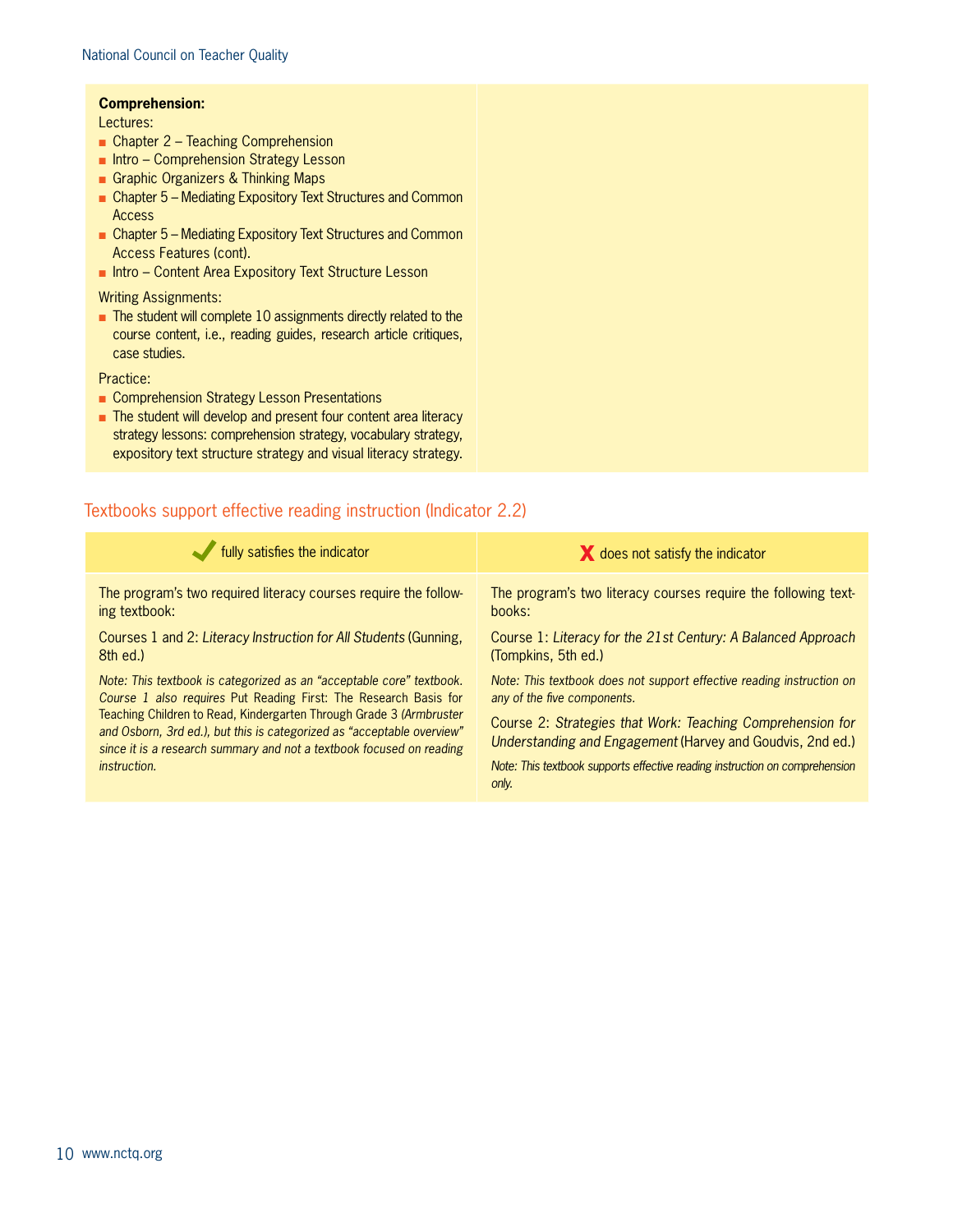# Research Inventory

### Researching Teacher Preparation: Studies investigating the preparation of teacher candidates in reading instruction of early readers

These studies address issues most relevant to Standard 2: Early Reading

| <b>Total number</b><br>of studies | <b>Studies with stronger design</b> |                                      | <b>Studies with weaker design</b>   |                                      |
|-----------------------------------|-------------------------------------|--------------------------------------|-------------------------------------|--------------------------------------|
|                                   | <b>Measures student</b><br>outcomes | Does not measure<br>student outcomes | <b>Measures student</b><br>outcomes | Does not measure<br>student outcomes |
| 21                                | 2                                   |                                      |                                     | 17                                   |
|                                   | Citations: 4,5                      | Citations: 13                        | Citations: 1                        | Citations: 2, 3, 6-12,<br>14-21      |

*Note: Al Otaiba & Lake (2007), Bos et al. (2001), Duffy & Atkinson (2001), Lake et al. (2010), and Washburn et al. (2011) are cross-listed with RI 4: Struggling Readers; Hamman et al. (2006) is cross-listed with RI14: Student Teaching.*

Citations for articles categorized in the table are listed below.

**Databases:** Education Research Complete and Education Resource Information Center (peer-reviewed listings of reports on research including United States populations). Several studies with strong design that were gathered from other sources are included.

#### **Publication dates:** Jan 2000 – August 2016

See [Research Inventories: Rationale and Methods](http://www.nctq.org/dmsView/Intro_Research_Inventories) for more information on the development of this inventory of research.

- 1. Al Otaiba, S., & Lake, V. E. (2007). Preparing special educators to teach reading and use curriculum-based assessments. *Reading and Writing: An Interdisciplinary Journal, 20*(6), 591–617.
- 2. Barnyak, N., & Paquette, K. R. (2010). An investigation of elementary preservice teachers' reading instructional beliefs. *Reading Improvement, 47*(1), 7–17.
- 3. Bos, C., Mather, N., Dickson, S., Podhajski, B., & Chard, D. (2001). Perceptions and knowledge of preservice and inservice educators about early reading instruction. *Annals of Dyslexia, 51*(1), 97–120.
- 4. Carlisle, J. F., Correnti, R., Phelps, G., & Zeng, J. (2009). Exploration of the contribution of teachers' knowledge about reading to their students' improvement in reading. *Reading and Writing, 22*(4), 457–486.
- 5. Carreker, S. H., Swank, P. R., Tillman-Dowdy, L., Neuhaus, G. F., Monfils, M., Montemayor, M., & Johnson, P. (2005). Language enrichment teacher preparation and practice predicts third grade reading comprehension. *Reading Psychology, 26*(4/5), 401–432.
- 6. Duffy, A. M., & Atkinson, T. S. (2001). Learning to teach struggling (and non-struggling) elementary school readers: An analysis of preservice teachers' knowledge. *Reading Research and Instruction, 41*(1), 83–102.